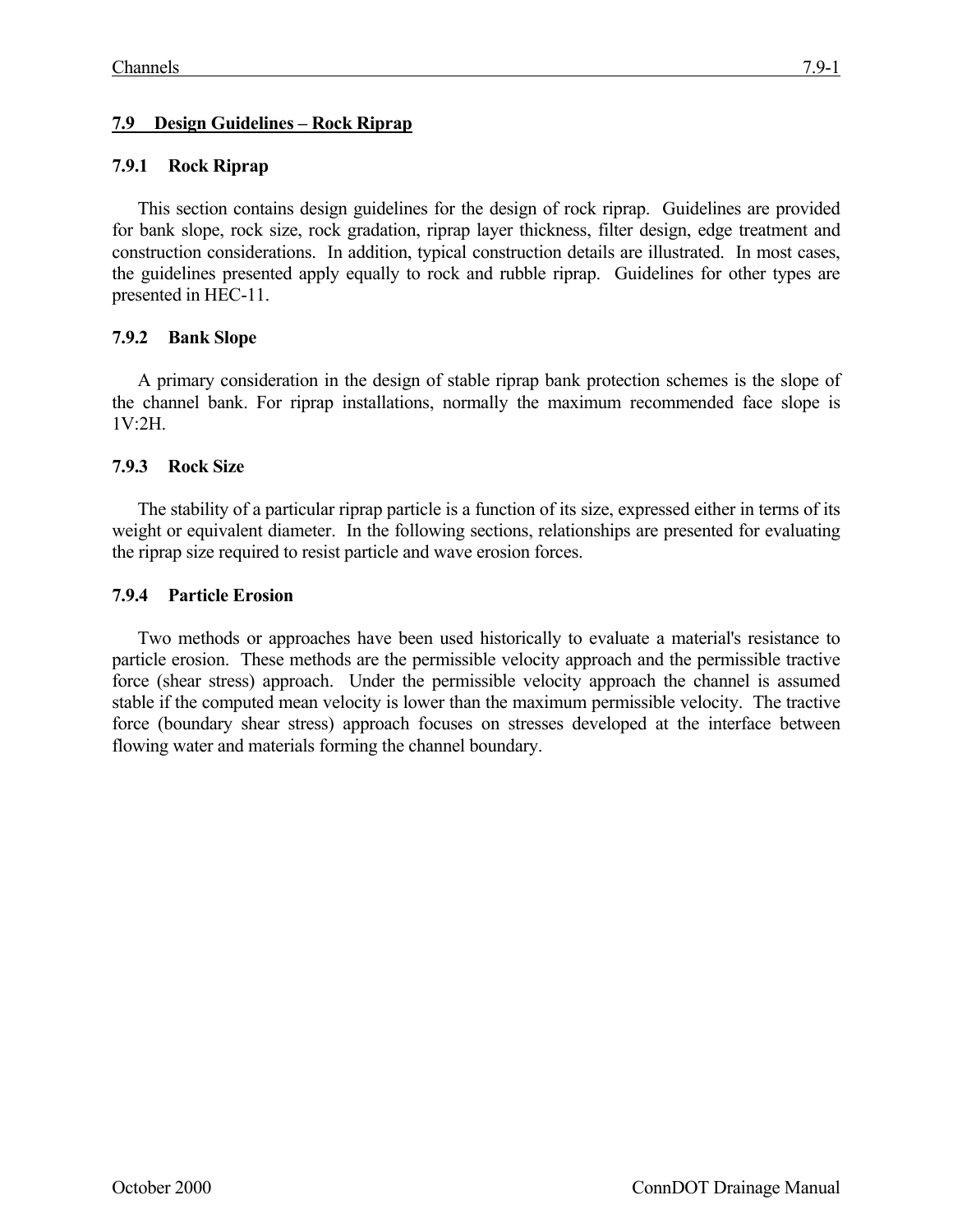#### **7.9.5 Design Relationship**

A riprap design relationship that is based on tractive force theory yet has velocity as its primary design parameter is presented in Equation 7.36. The design relationship in Equation 7.36 is based on the assumption of uniform, gradually varying flow. Figure 7-25.1 presents a graphical solution to Equation 7.36. Equation 7.37 can be solved using Figures 7-26 and 7-27.

$$
D_{50} = 0.00594 V_a^{3} / (d_{avg}^{0.5} K_1^{1.5})
$$
 (D<sub>50</sub> = 0.001 V\_a<sup>3</sup> / (d<sub>avg</sub><sup>0.5</sup> K<sub>1</sub><sup>1.5</sup>)) (7.36)

Where:  $D_{50}$  = the median riprap particle size, m (ft)

 $C =$  correction factor (described below)

 $V_a$  = the average velocity in the main channel, m/s (ft/s)

 $d_{avg}$  = the average flow depth in the main flow channel, m (ft)

 $K_1$  is defined as:

$$
K_1 = [1 - (\sin^2 \theta / \sin^2 \theta)]^{0.5}
$$
 (7.37)

Where:  $\theta$  = the bank angle with the horizontal

**Φ** = the riprap material's angle of repose

The average flow depth and velocity used in Equation 7.36 are main channel values. The main channel is defined as the area between the channel banks (see Figure 7-24 below).



**Figure 7-24 Definition Sketch; Channel Flow Distribution**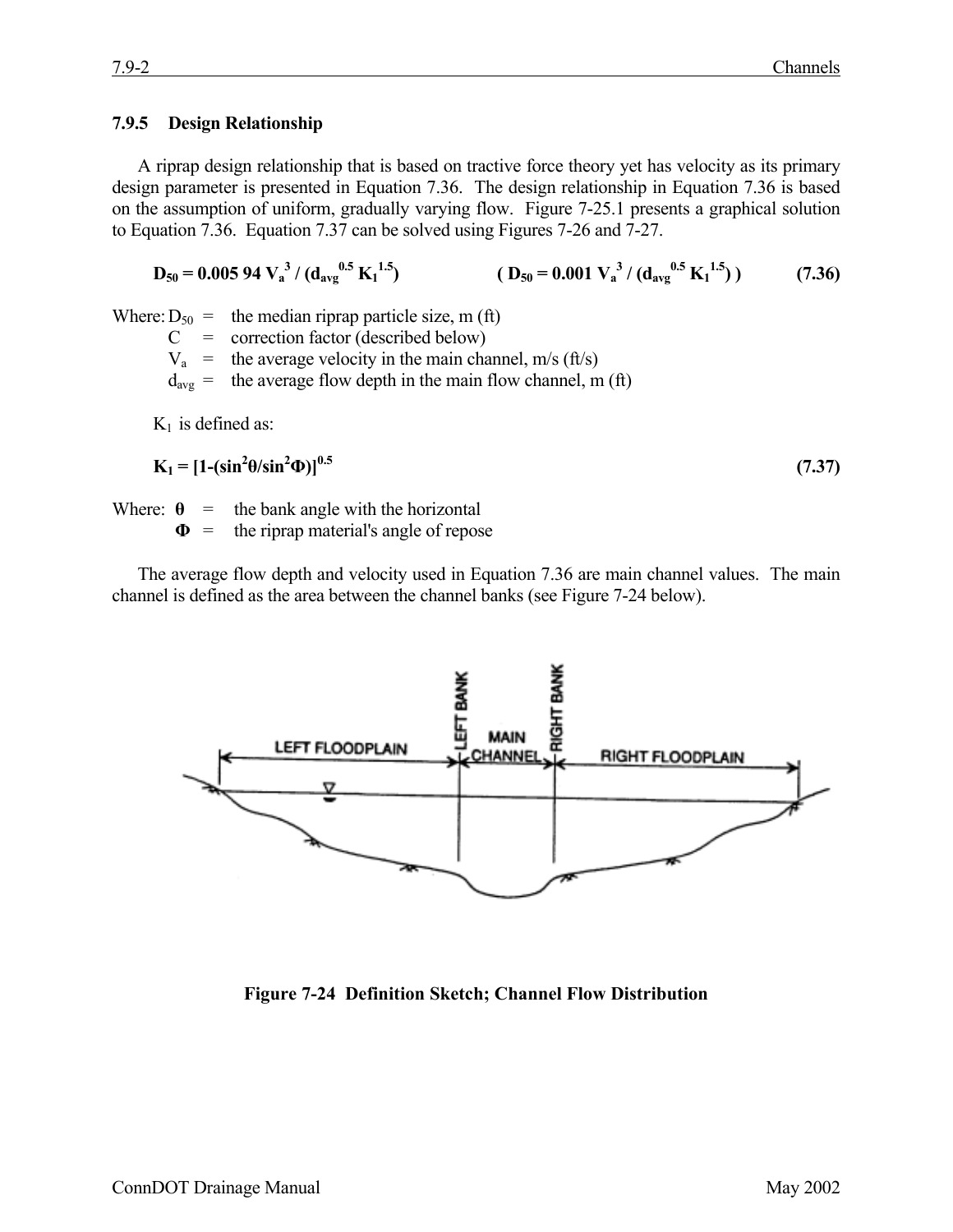Equation 7.36 is based on a rock riprap specific gravity of 2.65, and a stability factor of 1.2. Equations 7.38 and 7.39 present correction factors for other specific gravities and stability factors.

$$
C_{sg} = 2.12/(S_s - 1)^{1.5}
$$
 (7.38)

Where:  $S_s$  = the specific gravity of the rock riprap

$$
C_{\rm sf} = (SF/1.2)^{1.5} \tag{7.39}
$$

Where:  $SF =$  the stability factor to be applied.

The correction factors computed using Equations 7.38 and 7.39 are multiplied together to form a single correction factor C. This correction factor, C, is then multiplied by the riprap size computed from Equation 7.35 to arrive at a stable riprap size. Figure 7-28 provides a solution to Equations 7.39 and 7.38 using correction factor C.

The stability factor, SF, used in Equations 7.38 and 7.39 requires additional explanation. The stability factor is defined as the ratio of the average tractive force exerted by the flow field and the riprap material's critical shear stress. As long as the stability factor is greater than 1, the critical shear stress of the material is greater than the flow induced tractive stress, the riprap is considered to be stable. As mentioned above, a stability factor of 1.2 was used in the development of Equation 7.36.

The stability factor is used to reflect the level of uncertainty in the hydraulic conditions at a particular site. Equation 7.36 is based on the assumption of uniform or gradually varying flow. In many instances, this assumption is violated or other uncertainties come to bear. For example, debris and/or ice impacts, or the cumulative effect of high shear stresses and forces from wind and/or boat generated waves. The stability factor is used to increase the design rock size when these conditions must be considered. Table 7-7 presents guidelines for the selection of an appropriate value for the stability factor.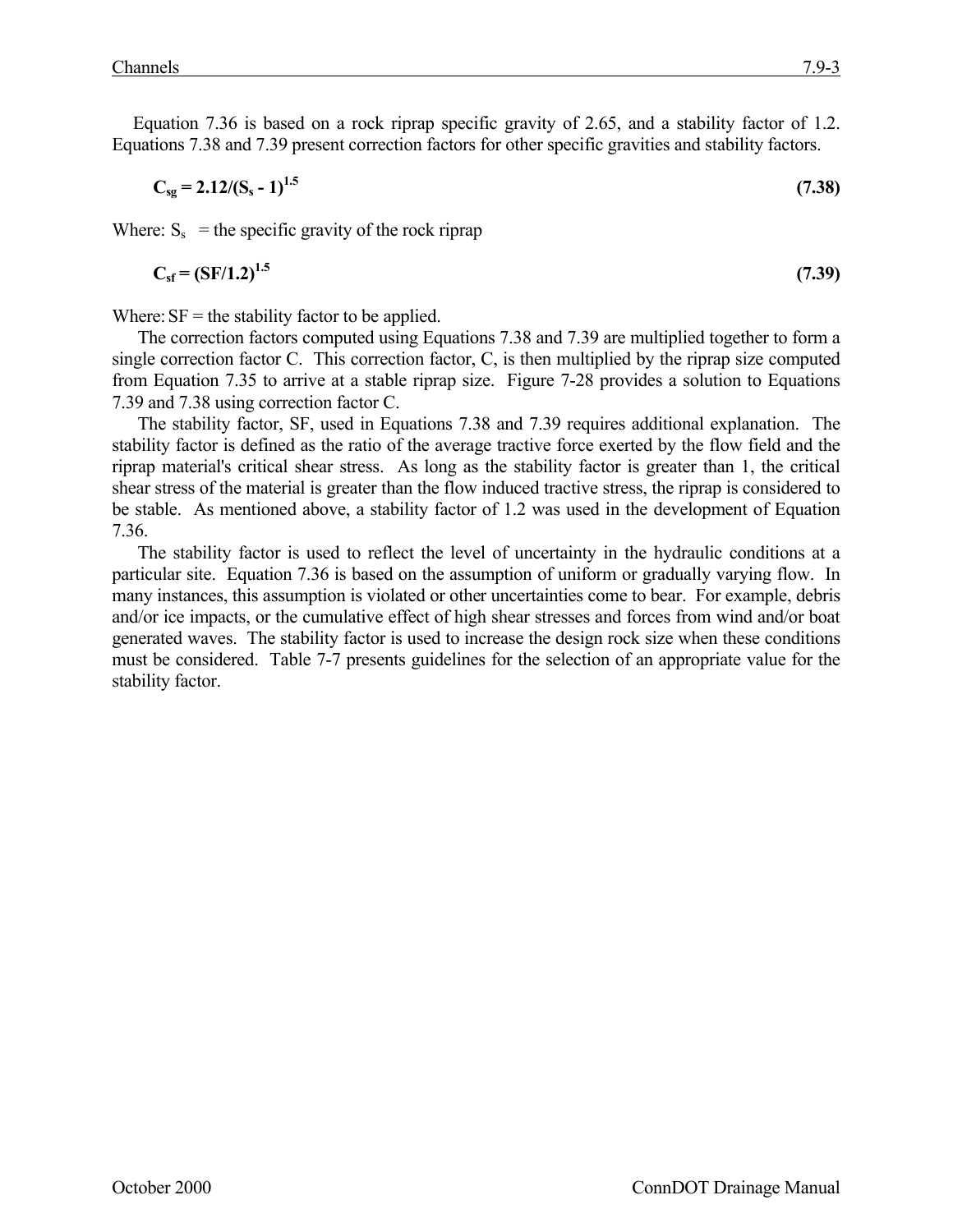

**Figure 7-25 Riprap Size Relationship (metric units)**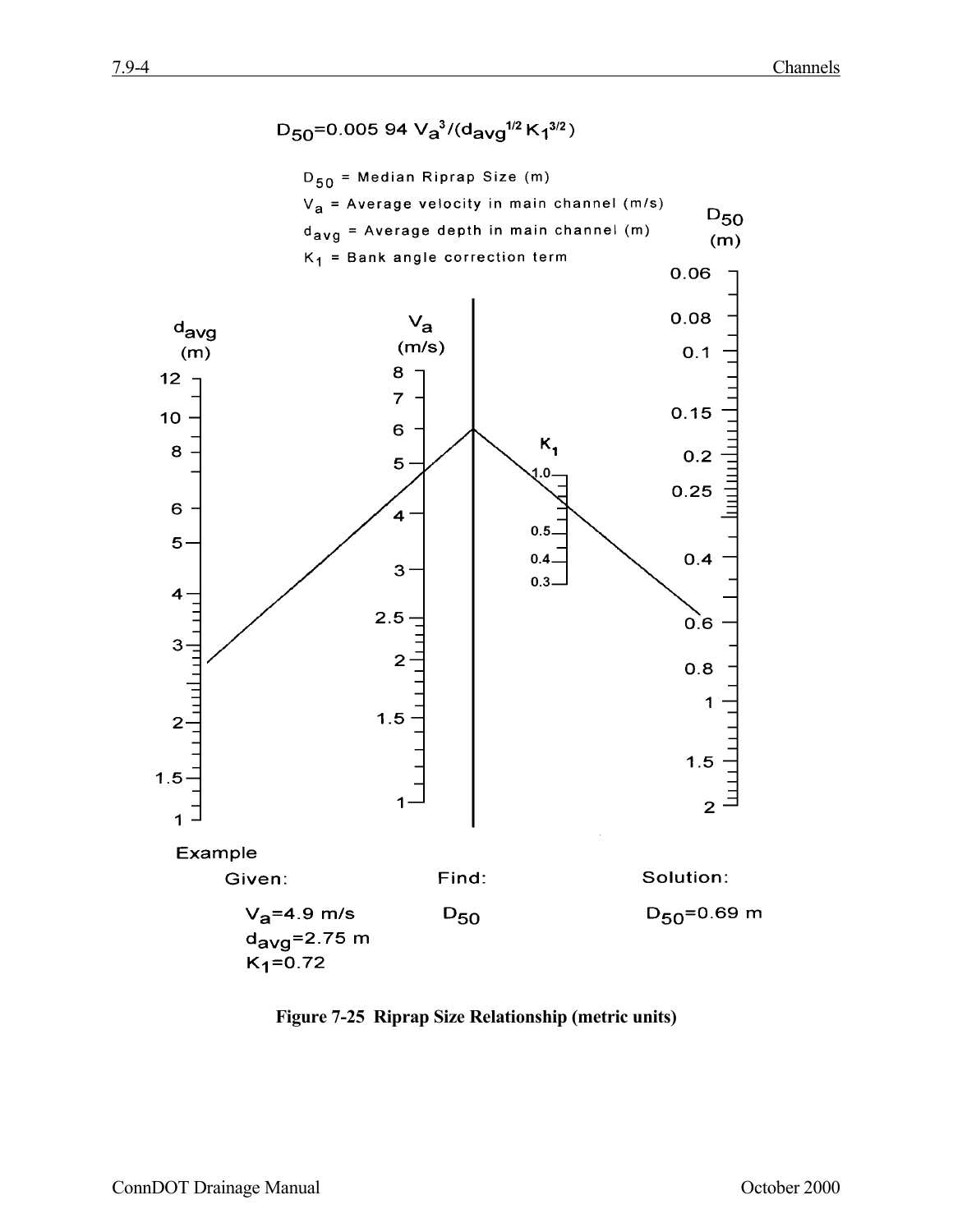

**Figure 7-25.1 Riprap Size Relationship (English units)**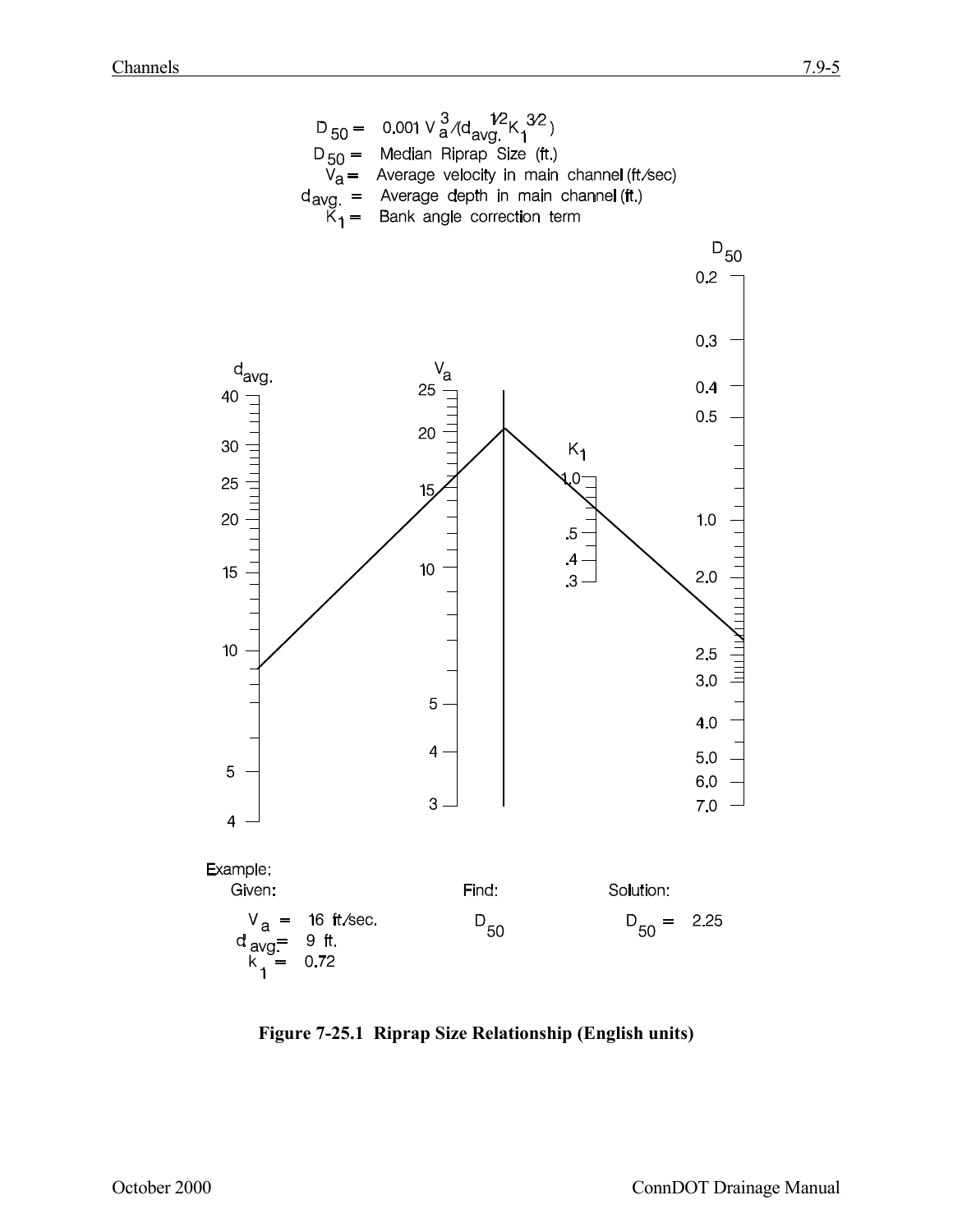

**Figure 7-26 Bank Angle Correction Factor (K1) Nomograph**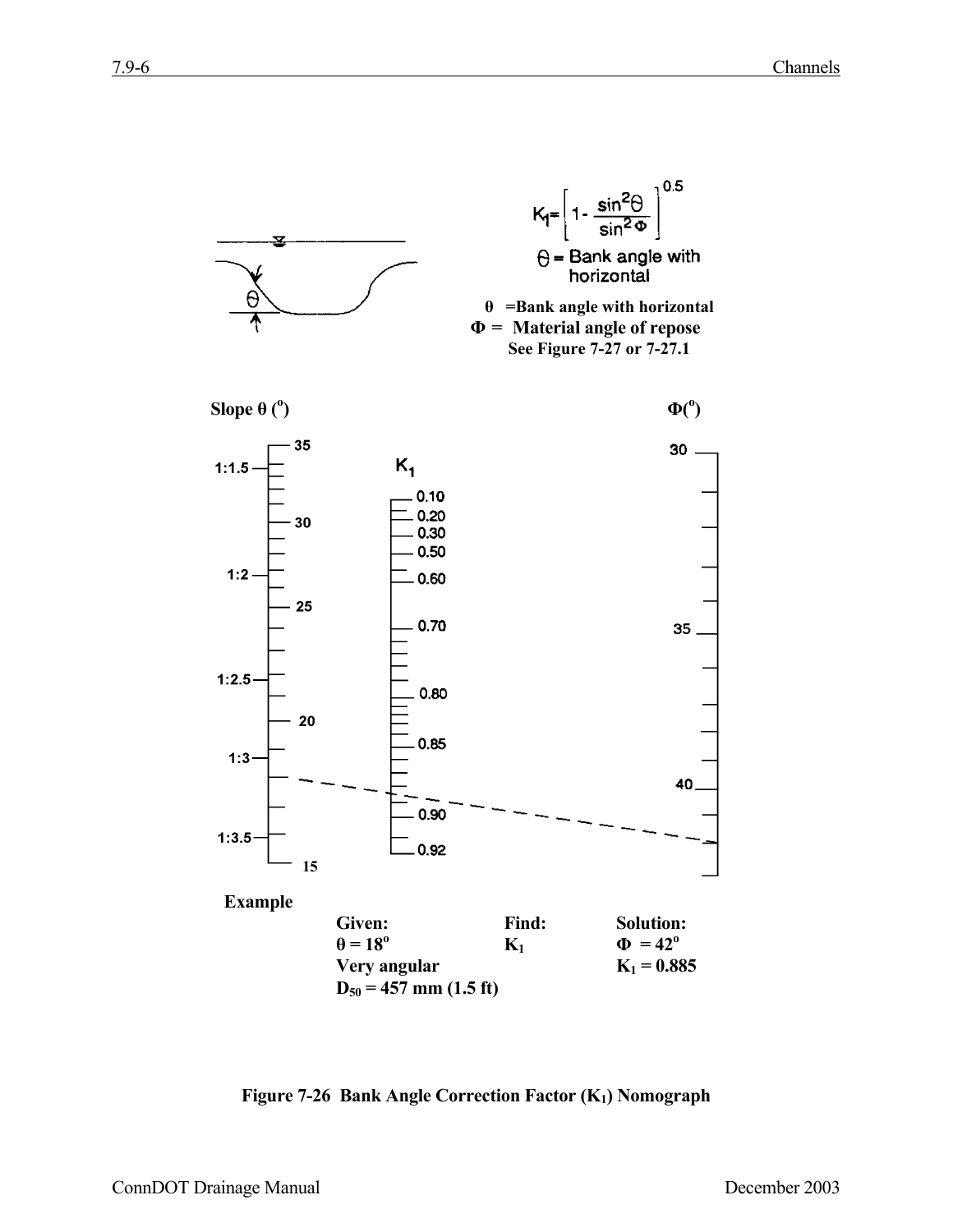

**Figure 7-27 Angle Of Repose Of Riprap In Terms Of Mean Size And Shape Of Stone (metric units)**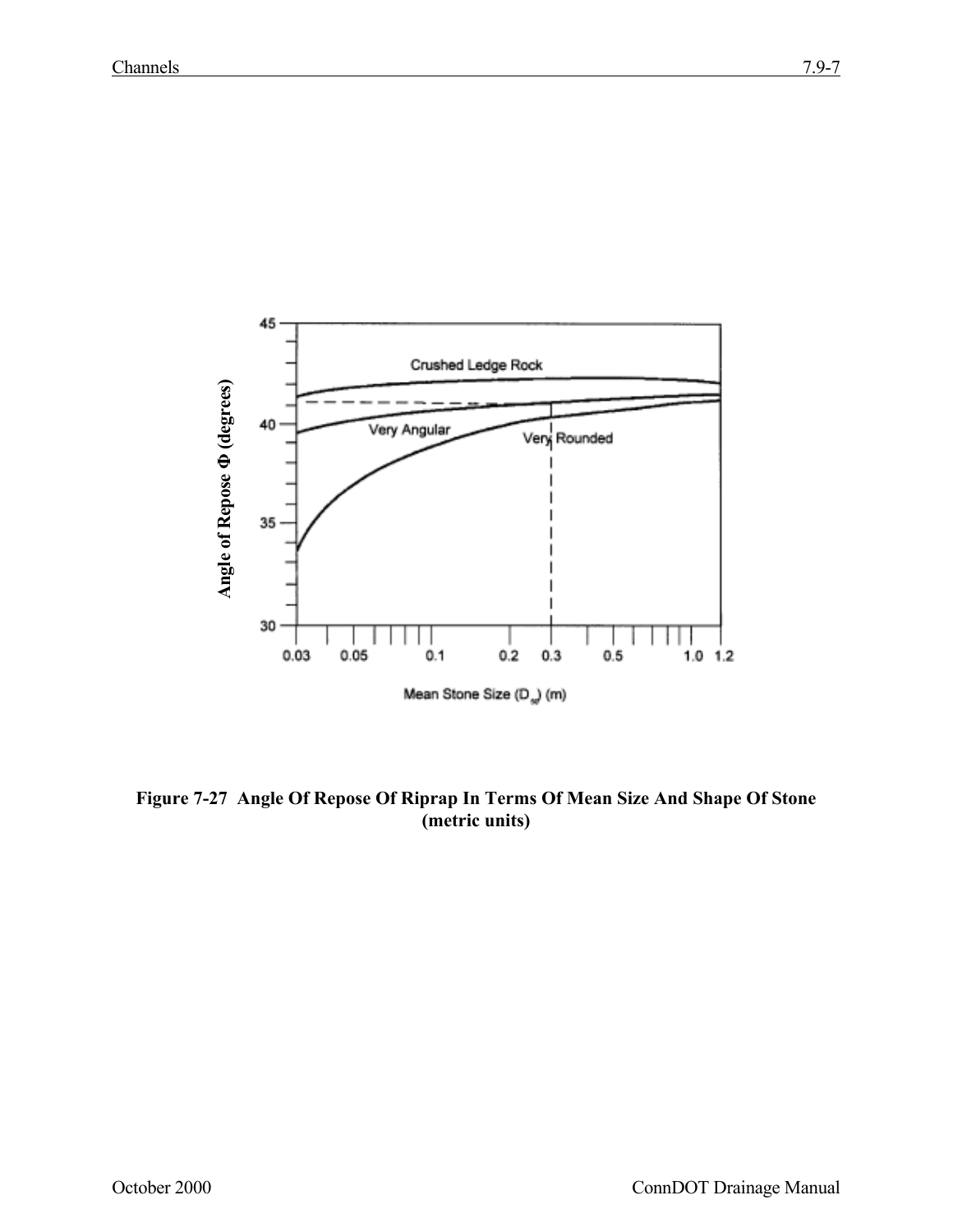

**Figure 7-27.1 Angle Of Repose Of Riprap in Terms Of Mean Size and Shape Of Stone (English units)**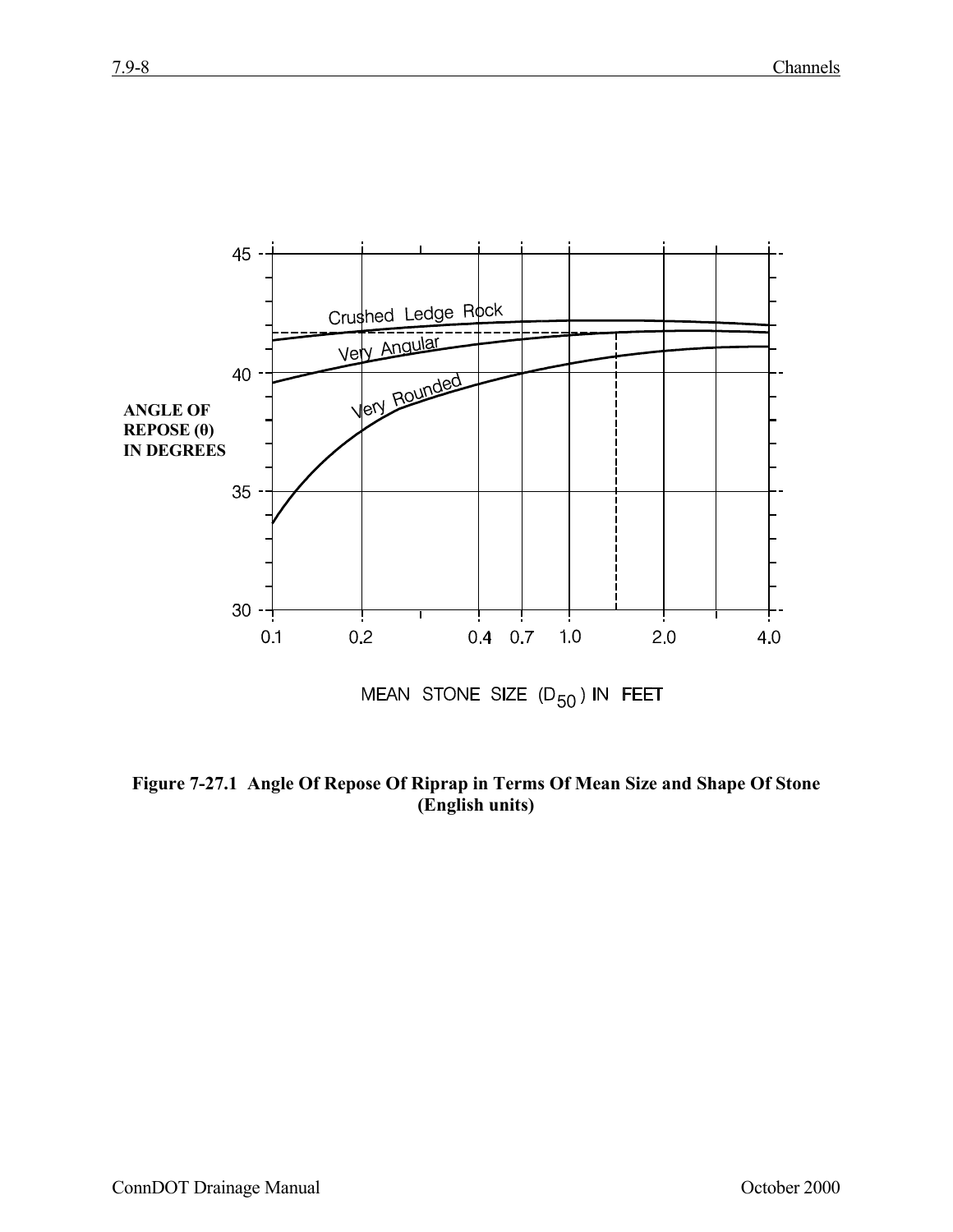C=1.61SF<sup>1.5</sup>/ $(S_S$ -1)<sup>1.5</sup>

CORR=D<sub>50</sub>CORRECTION FACTOR **SF = STABILITY FACTOR** S<sub>S</sub>= SPECIFIC GRAVITY OF ROCK



**Figure 7-28 Correction Factor For Riprap Size (metric or English)**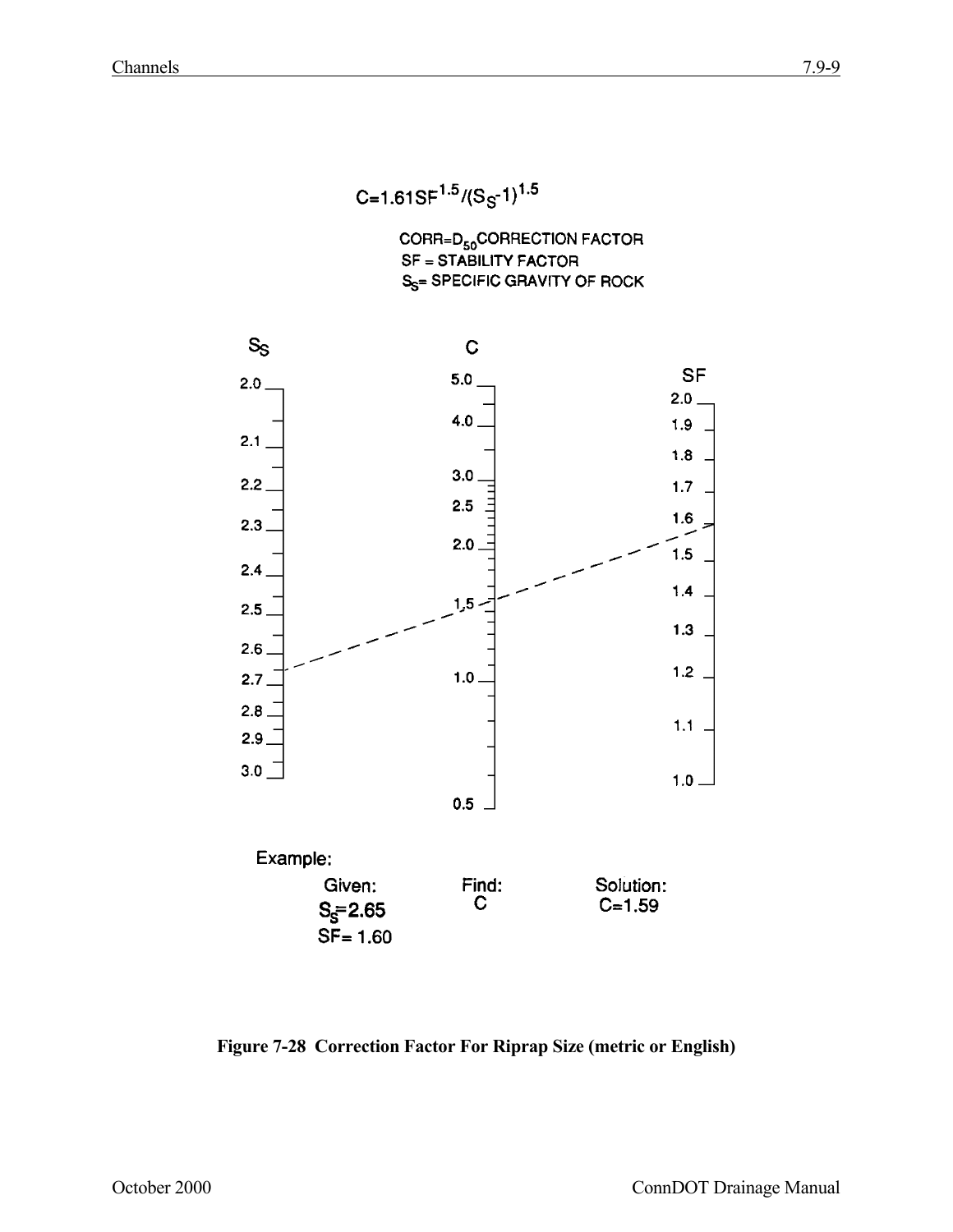| Table 7-8 Guidelines For The Selection Of Stability Factors                                                                                                                                                                                                                                                                                                                  |                              |
|------------------------------------------------------------------------------------------------------------------------------------------------------------------------------------------------------------------------------------------------------------------------------------------------------------------------------------------------------------------------------|------------------------------|
| Condition                                                                                                                                                                                                                                                                                                                                                                    | Stability<br>Factor<br>Range |
| Uniform flow; Straight or mildly curving reach (curve radius/channel width > 30);<br>Impact from wave action and floating debris is minimal; Little or no uncertainty<br>in design parameters.                                                                                                                                                                               | $1.0 - 1.2$                  |
| Gradually varying flow; Moderate bend curvature (30 > curve radius/channel<br>width $> 10$ ); Impact from waves or floating debris moderate.                                                                                                                                                                                                                                 | $1.21 - 1.6$                 |
| Approaching rapidly varying flow; Sharp bend curvature $(10 >$ curve radius/channel<br>width); Significant impact potential from floating debris and/or ice; Significant wind<br>and/or boat generated waves $(0.3 - 0.6 \text{ m } (1-2 \text{ ft}))$ ; High flow turbulence; Turbulently<br>mixing flow at bridge abutments; Significant uncertainty in design parameters. | $1.61 - 2.0$                 |

## **Table 7-8 Guidelines For The Selection Of Stability Factors**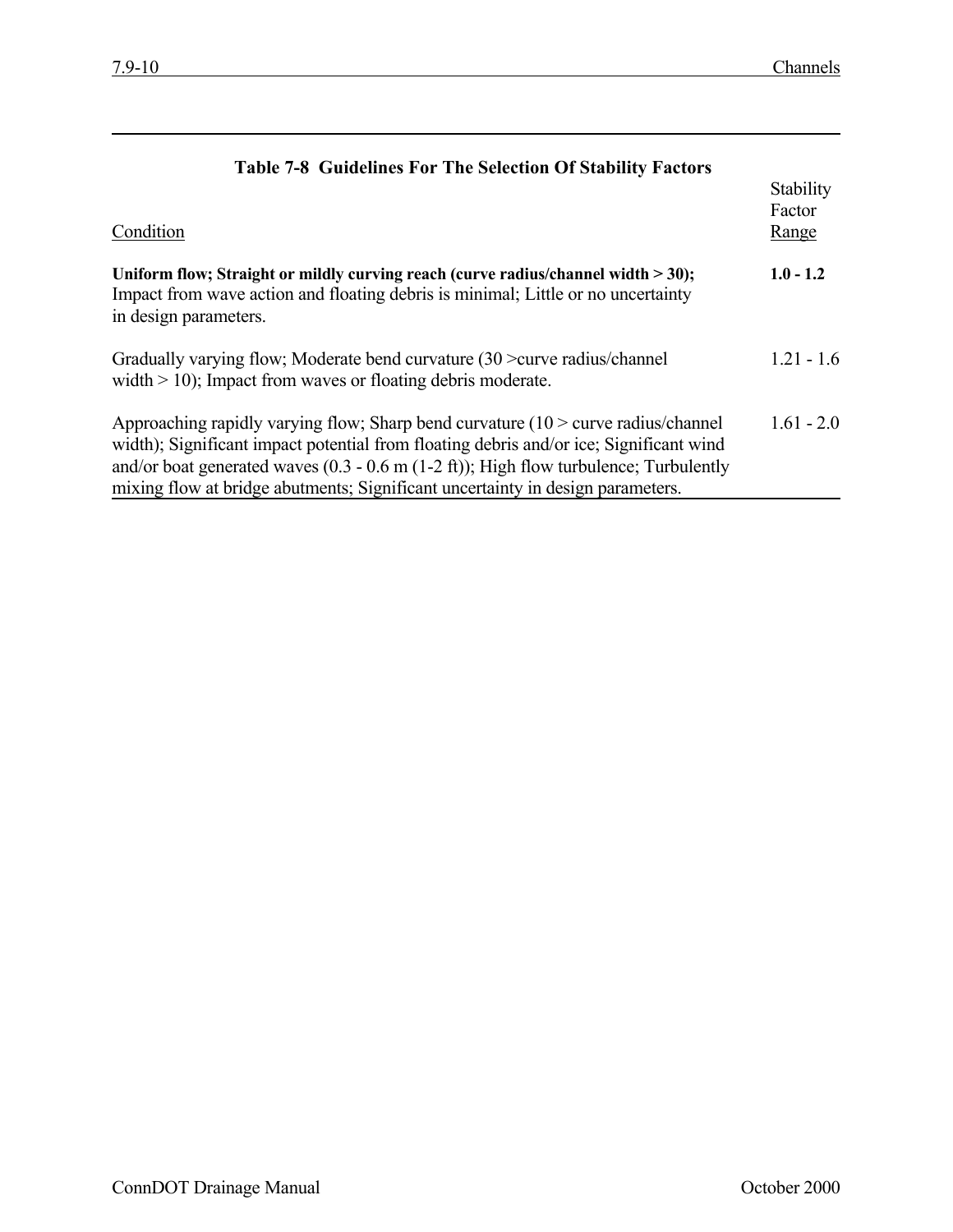#### **7.9.6 Application**

Application of the relationship in Equation 7.36 is limited to uniform or gradually varying flow conditions that are in straight or mildly curving channel reaches of relatively uniform cross section. However, design needs dictate that the relationship also be applicable in nonuniform, rapidly varying flow conditions often exhibited in natural channels with sharp bends and steep slopes, and in the vicinity of bridge piers and abutments.

To fill the need for a design relationship that can be applied at sharp bends and on steep slopes in natural channels, and at bridge abutments, it is recommended that Equation 7.36 be used with appropriate adjustments in velocity and/or stability factor as outlined in the following sections.

#### Wave Erosion

Waves generated by wind or boat traffic have also been observed to cause bank erosion on inland waterways. The most widely used measure of riprap's resistance to wave is that developed by R. Y. Hudson "Laboratory Investigations of Rubble-Mound Breakwaters," 1959. The so-called Hudson relationship is given by the following equation:

$$
W_{50} = (\gamma_s H^3) / (2.20 [S_s - 1]^3 \cot \theta)
$$
\n(7.40)

Where:  $W_{50}$  = weight of the median particle, kg (lb)

 $\gamma_s$  = unit weight of riprap (solid) material, kg/m<sup>3</sup> (lb/ft<sup>3</sup>)

 $H =$  the wave height, m (ft)

 $S_s$  = specific gravity of riprap material

 $\theta$  = bank angle with the horizontal

Assuming:

 $S_s = 2.65$  and  $\gamma_s = 2643$  kg/m<sup>3</sup> (165 lb/ft<sup>3</sup>), Equation 7.40 can be reduced to:

$$
W_{50} = 267.4 \text{ H}^3/\text{cot } \theta \qquad (W_{50} = 16.7 \text{ H}^3/\text{cot } \theta) \tag{7.41}
$$

In terms of an equivalent diameter Equation 7.41 can be reduced to:

$$
D_{50} = 0.57H/cot^{1/3} \theta \qquad (D_{50} = 0.75H/cot^{1/3} \theta)
$$
 (7.42)

Where:  $D_{50}$  = median riprap size, m

Methods for estimating a design wave height are presented in Appendix A of this chapter. Equation 7.42 is presented in nomograph form in Figure 7-29. Equations 7.41 and 7.42 can be used for preliminary or final design when H is less than 1.5 m (5 ft), and there is no major overtopping of the embankment.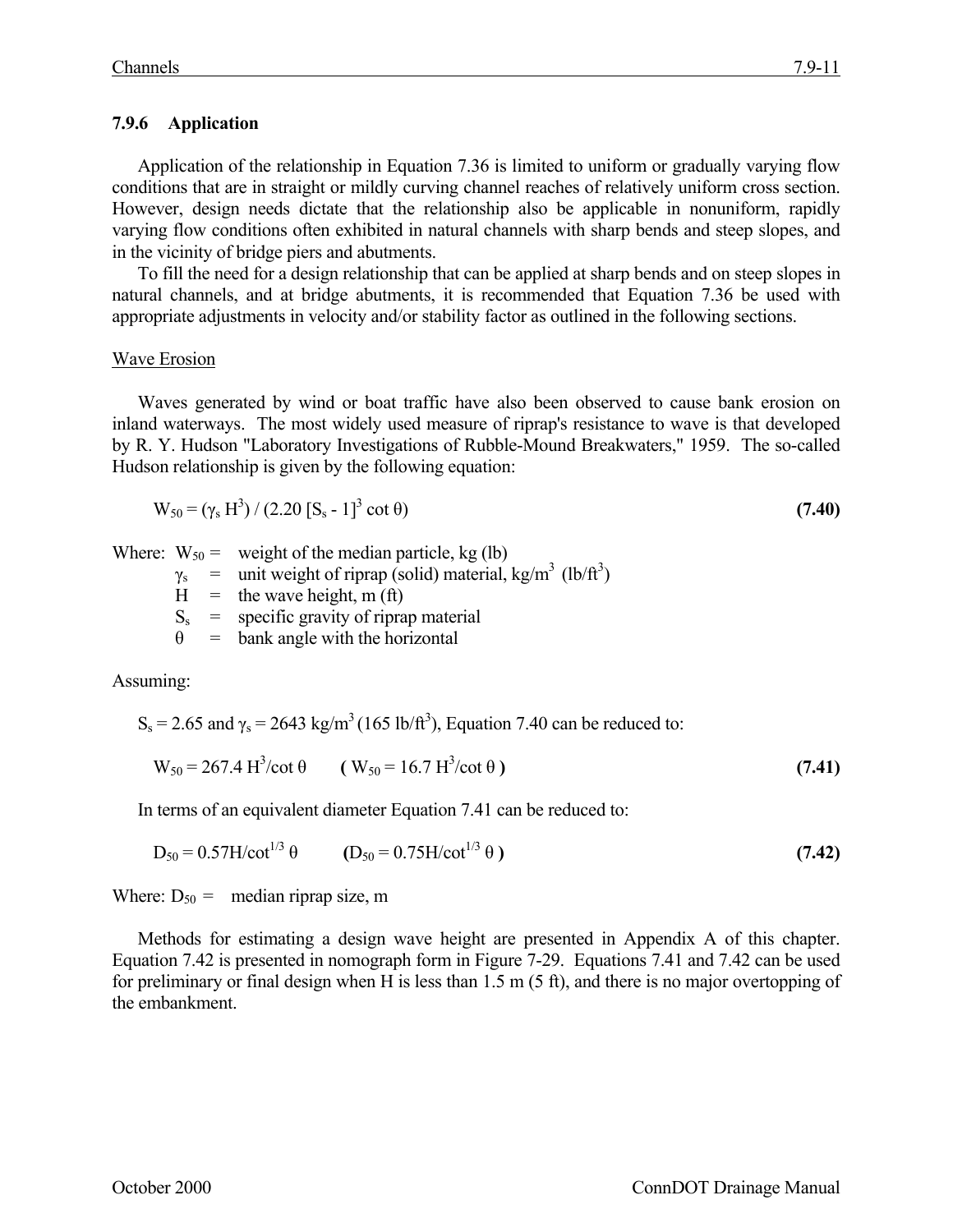## **7.9.7 Steep Slopes**

Flow conditions in steep sloped channels are rarely uniform, and are characterized by high flow velocities and significant flow turbulence. In applying Equation 7.36 to steep slope channels, care must be exercised in the determination of an appropriate velocity. When determining the flow velocity in steep sloped channels, it is recommended that Equation 7.43 be used to determine the channel roughness coefficient. It is also important to thoughtfully consider the guidelines for selection of stability factors as presented in Table 7.8.

On high gradient streams it is extremely difficult to obtain a good estimate of the median bed material size. For high gradient streams with slopes greater then 0.002 m/m (ft/ft) and bed material larger than 0.06 m (0.2 ft) (gravel, cobble, or boulder size material), it is recommended that the relationship given in the following equation be used to evaluate the base Manning's n.

$$
n = 0.32 S_f^{0.38} R^{-0.16}
$$
 (n = 0.39 S\_f^{0.38} R^{-0.16}) (7.43)

Where:  $S_f$  = friction slope, m/m (ft/ft)

 $R =$  hydraulic radius, m (ft)

#### **7.9.8 Bridge Piers**

For recommendations, see Chapter 9, Bridges.

#### **7.9.9 Ice Damage**

Ice can affect riprap linings in a number of ways. Moving surface ice can cause crushing and bending forces as well as large impact loadings. The tangential flow of ice along a riprap lined channel bank can also cause excessive shearing forces. Quantitative criteria for evaluating the impact ice has on channel protection schemes are unavailable. However, historic observations of ice flows in New England rivers indicate that riprap sized to resist design flow events will also resist ice forces.

For design, consideration of ice forces should be evaluated on a case by case basis. In most instances, ice flows are not of sufficient magnitude to warrant detailed analysis. Where ice flows have historically caused problems, a stability factor of 1.2 to 1.5 should be used to increase the design rock size. Please note that the selection of an appropriate stability factor to account for ice generated erosive problems should be based on local experience.

## **7.9.10 Rock Gradation**

The gradation of stones in riprap revetment affects the riprap's resistance to erosion. The stone should be reasonably well graded throughout the riprap layer thickness. Table 7-9 presents the median particle size of three types of riprap which have gradations defined in the ConnDOT standard specifications. All designs should consider using the ConnDOT standard gradations, however if a design requires a non-standard median particle size, then the AASHTO guidelines for rock gradations as presented in HEC-11 should be used.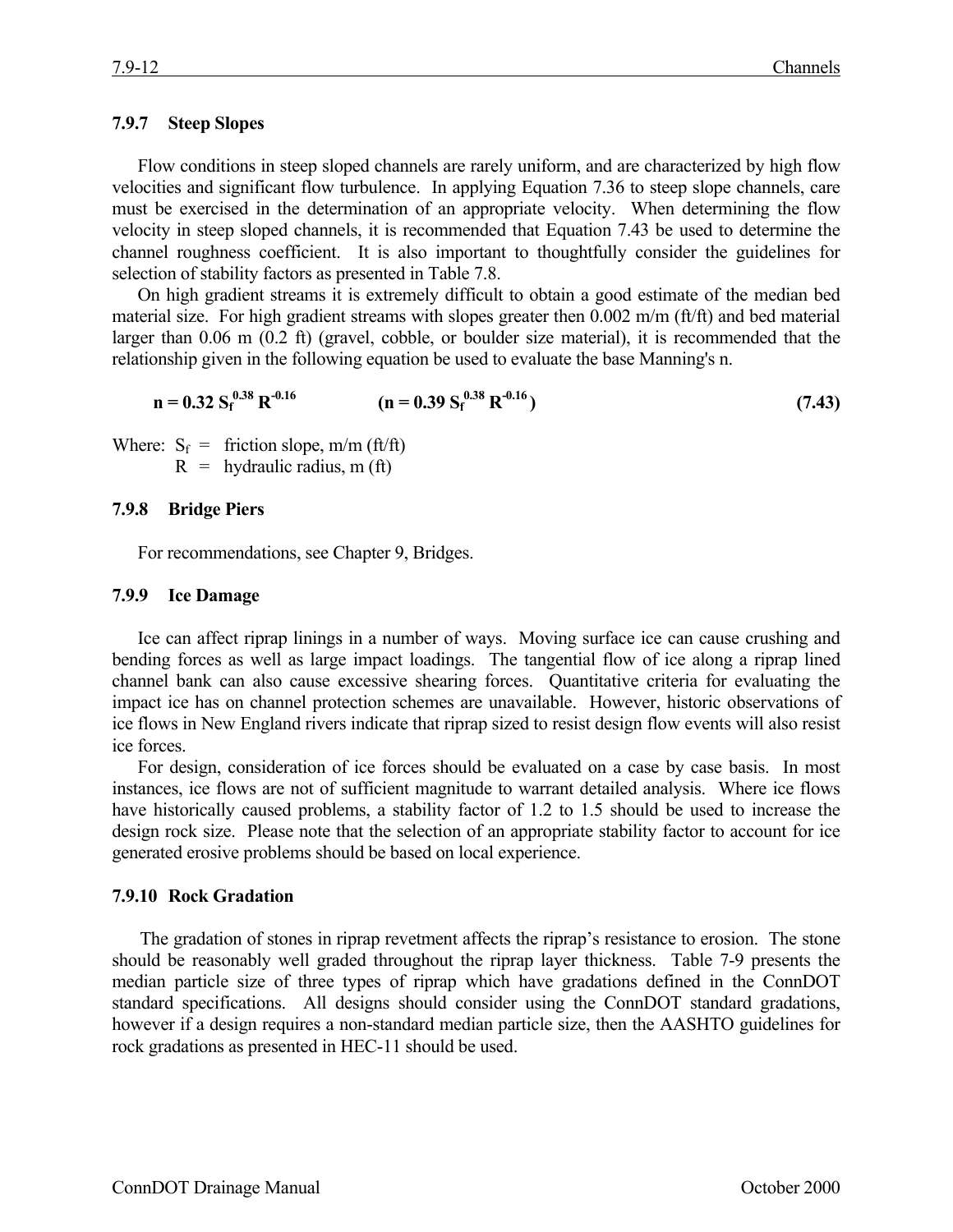| Riprap Type                          | $D_{50}$ mm                                          |
|--------------------------------------|------------------------------------------------------|
| Modified<br>Intermediate<br>Standard | $125(5$ inches)<br>200 (8 inches)<br>380 (15 inches) |
|                                      |                                                      |

# Table 7-9 D<sub>50</sub> of Available Riprap

### **7.9.11 Layer Thickness**

All stones should be contained reasonably well within the riprap layer thickness to provide maximum resistance against erosion. Oversize stones, even in isolated spots, may cause riprap failure by precluding mutual support between individual stones, providing large voids that expose filter and bedding materials, and creating excessive local turbulence that removes smaller stones. Small amounts of oversize stone should be removed individually and replaced with proper size stones. The following criteria apply to the riprap layer thickness.

- 1. It should not be less than the spherical diameter of the  $D_{100}$  stone, or less than 2.0 times the spherical diameter of the  $D_{50}$  stone, whichever results in the greater thickness.
- 2. It should not be less than 300 mm (12 in) for practical placement.
- 3. The thickness determined by either of the above criteria should be increased by 50% when the riprap is placed underwater to provide for uncertainties associated with this type of placement.
- 4. An increase in thickness, accompanied by an appropriate increase in stone sizes, should be provided where riprap revetment will be subject to attack by floating debris or ice, or by waves from boat wakes, wind, or bedforms.

The typical layer thickness for riprap (ConnDOT gradations) revetment is shown in Table 7-10.

|              | Riprap Layer    |
|--------------|-----------------|
| Riprap Type  | Thickness mm    |
|              |                 |
| Modified     | 300 (12 inches) |
| Intermediate | 450 (18 inches) |
| Standard     | 900 (36 inches) |

## **Table 7-10 Riprap Layer Thickness**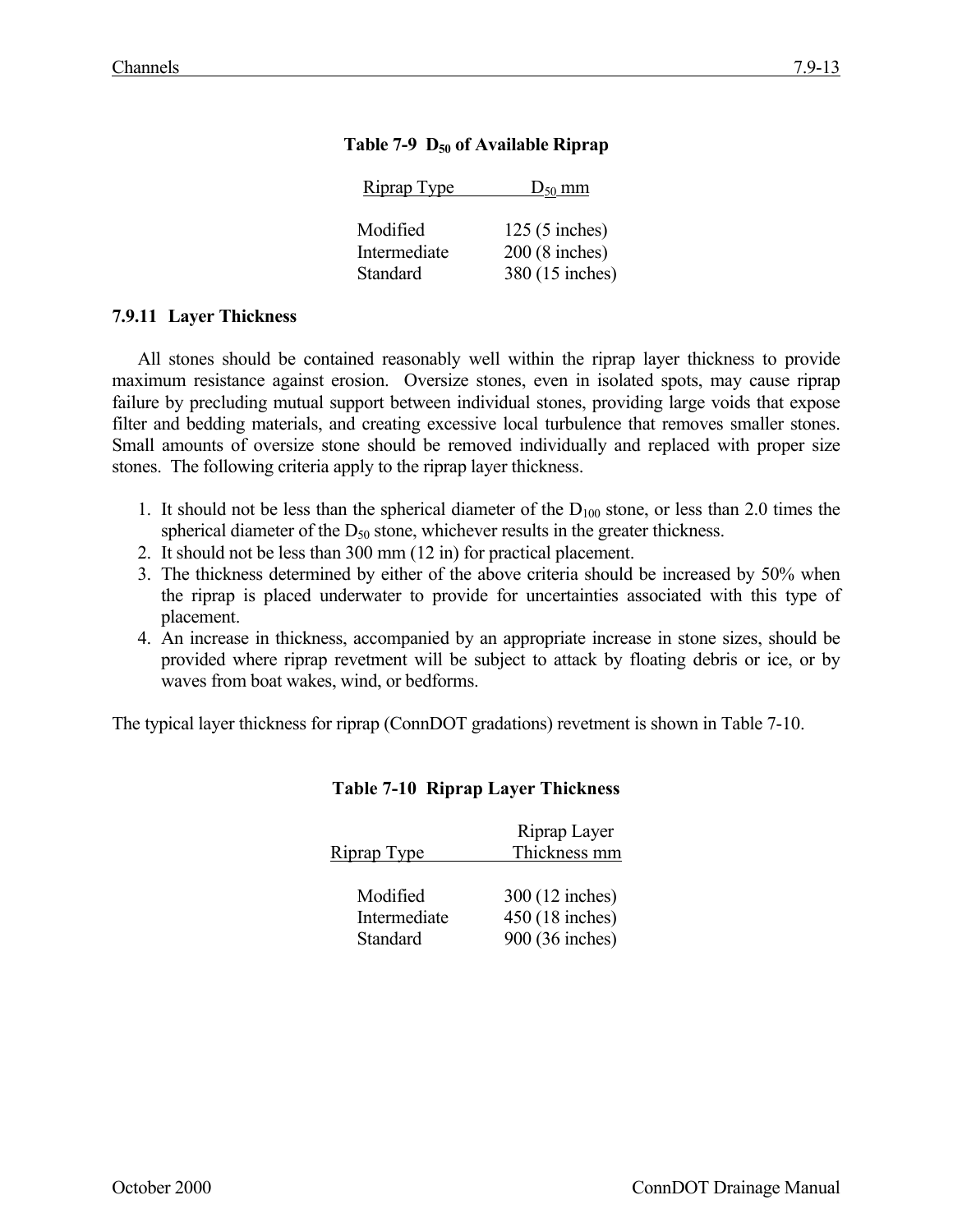

**Example** Solution: Given: Find:  $D_{50} = 0.4 m$  $Slope = 1V:2H$  $D_{50}$  $H = 0.91 m$ 

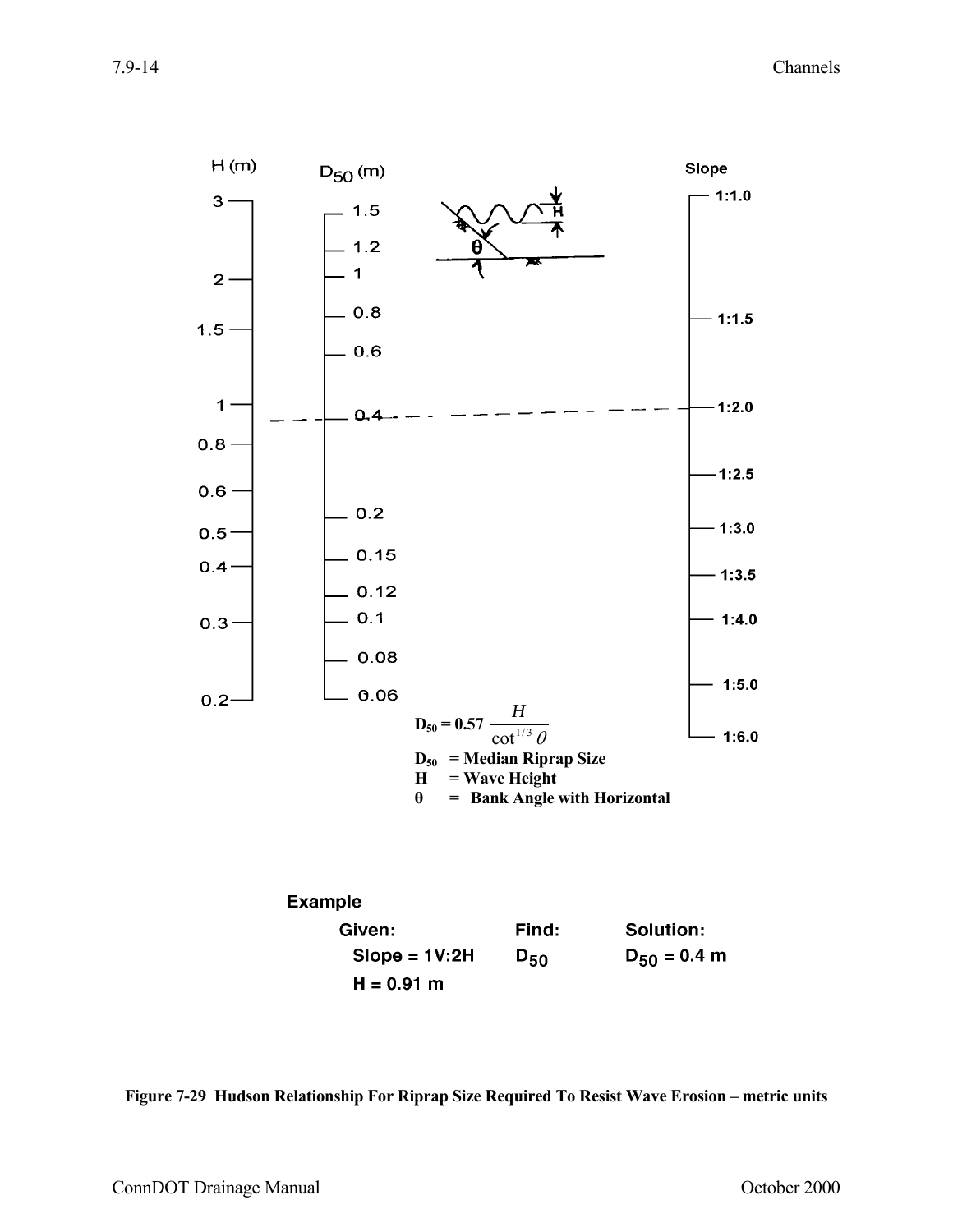

**Figure 7-29.1 Hudson Relationship For Riprap Size Required To Resist Wave Erosion – English units**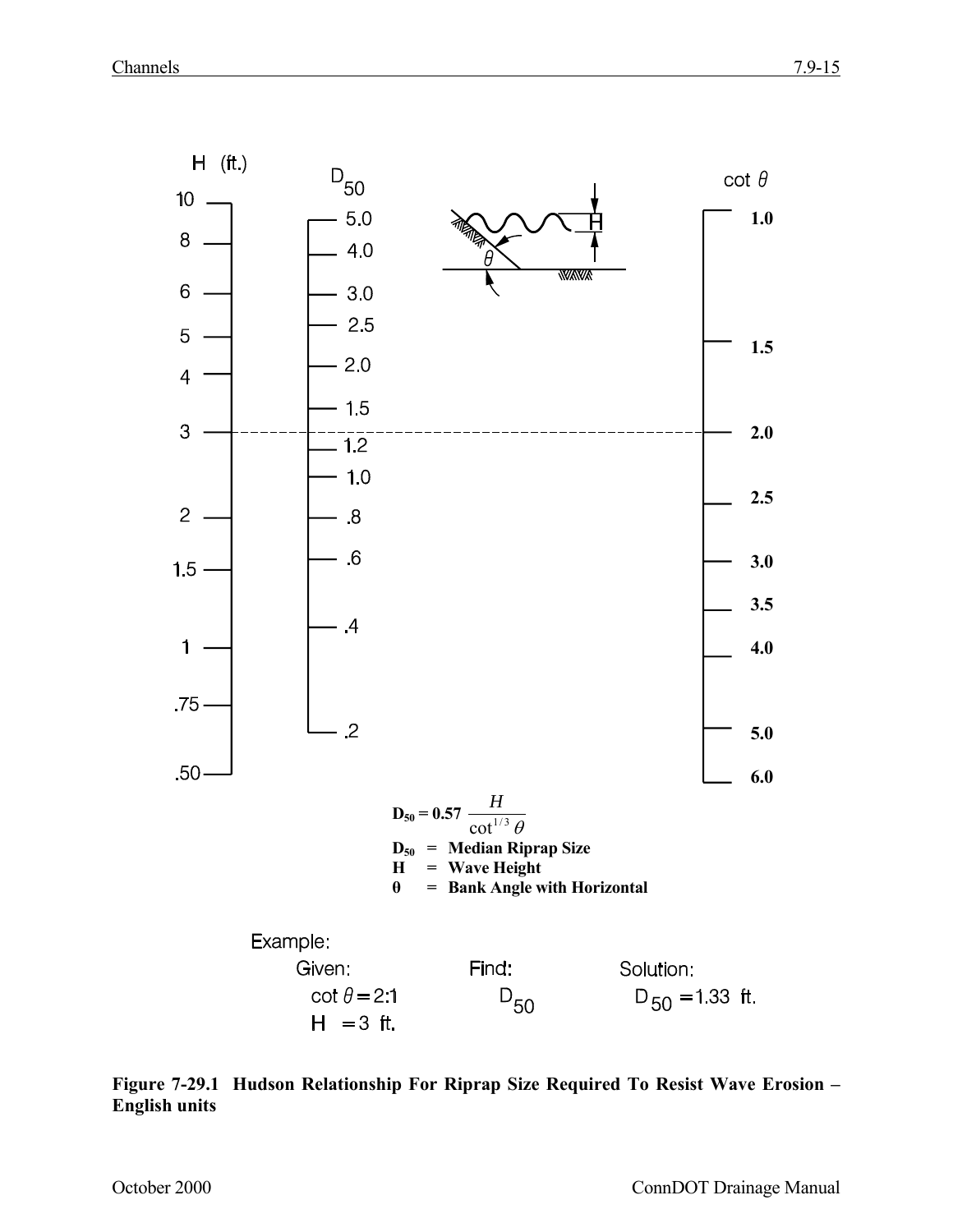### **7.9.12 Filter Design**

A filter is a transitional layer of gravel, small stone, or fabric placed between the underlying soil and the structure. The filter prevents the migration of the fine soil particles through voids in the structure, distributes the weight of the armor units to provide more uniform settlement and permits relief of hydrostatic pressures within the soils. A filter should be used whenever the riprap is placed on noncohesive material subject to significant subsurface drainage (such as in areas where water surface levels fluctuate frequently and in areas of high groundwater levels).

#### Granular Filters

Typical riprap installations use granular filters as a transitional layer between the riprap and underlying soil. This layer shall consist of the item "Granular Fill" which is found in the standard specifications. The required thickness of the granular fill layer based on the ConnDOT riprap type is shown in Table 7-11.

#### **Table 7-11 Granular Fill Filter Thickness**

| Riprap Type  | Granular Fill<br>Filter Thickness (mm) |
|--------------|----------------------------------------|
| Modified     | 150 (6 inches)                         |
| Intermediate | 150 (6 inches)                         |
| Standard     | 300 (12 inches)                        |

In some cases further analysis of the granular filter layer may be warranted. Guidelines for granular filter design are found in HEC-11.

#### Fabric Filters

Synthetic fabric filters have found considerable use as alternatives to granular filters. The following list of advantages relevant to using fabric filters have been identified:

- Installation is generally quick and labor-efficient
- Fabric filters are more economical than granular filters
- Fabric filters have consistent and more reliable material quality
- Fabric filters have good inherent tensile strength
- Local availability of suitable granular filter material is no longer a design consideration when using fabric filters

Disadvantages include the following.

- Filter fabrics can be difficult to lay underwater
- Installation of some fabrics must be undertaken with care to prevent undue ultraviolet light exposure
- Bacterial activity within the soil or upon the filter can control the hydraulic responses of a fabric filter system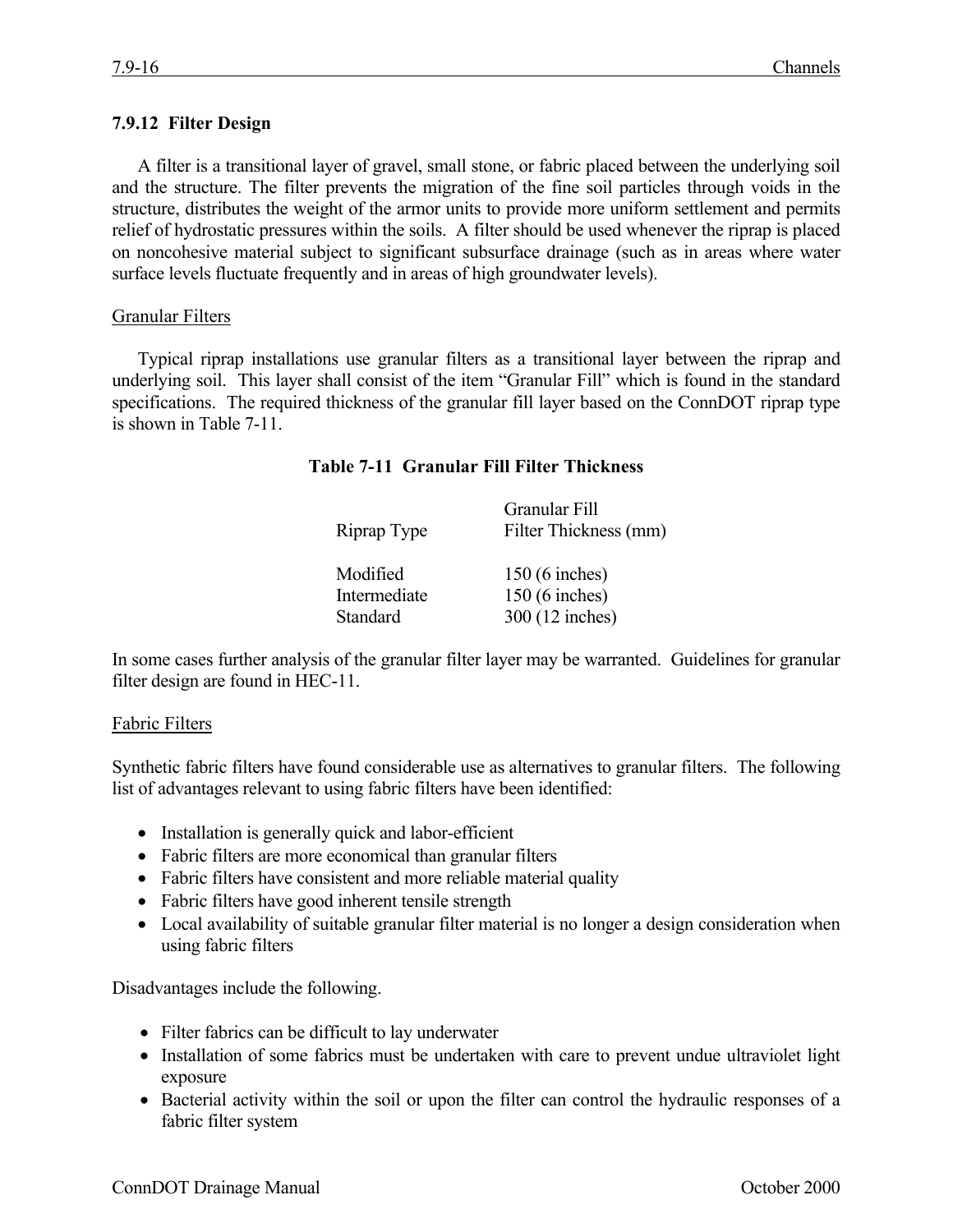- Experimental evidence indicates that when channel banks are subjected to wave action, noncohesive bank material has a tendency to migrate downslope beneath fabric filters; this tendency was not observed with granular filters
- Fabric filters may induce translational or modified slump failures when used under rock riprap installed on steep slopes if not properly keyed into the top of slope

# Filter Fabric Design

The filter cloth (geotextile) design should consider the following performance areas.

- Soil Retention (Piping Resistance)
- Permeability
- Clogging
- Survivability

It is extremely desirable that individual site requirements be used to establish the necessary requirements. Generalized geotextile requirements should be used only on very small or noncritical/non-severe installations where a detailed analysis is not warranted. A discussion of the above special considerations is found in Hydraulic Engineering circular No. 11.

The design process generally consists of the following design steps:

- Step 1 Evaluate the application site.
- Step 2 Obtain and test soil samples
- Step 3 Evaluate possible armor choices
- Step 4 Calculate flow through geotextile
- Step 5 Determine geotextile requirements:
	- a. Soil Retention
	- b. Permeability
	- c. Clogging
	- d. Survivability

## Filter Fabric Placement

To provide good performance, a properly selected cloth should be installed with due regard for the following precautions:

- Heavy riprap may stretch the cloth as it settles, eventually causing bursting of the fabric in tension. A 150mm (6 inch) gravel bedding layer should be placed beneath standard riprap.
- The filter cloth should not extend into the channel beyond the riprap layer; rather, it should be wrapped around the toe material as illustrated in Figure 7-30.
- Adequate overlaps must be provided between individual fabric sheets.
- The filter should be installed loosely to allow for any stretching under settlement.
- Securing pins with washers are recommended at 0.6m to 1.5m (2 to 5 ft) intervals along the midpoint of the overlaps.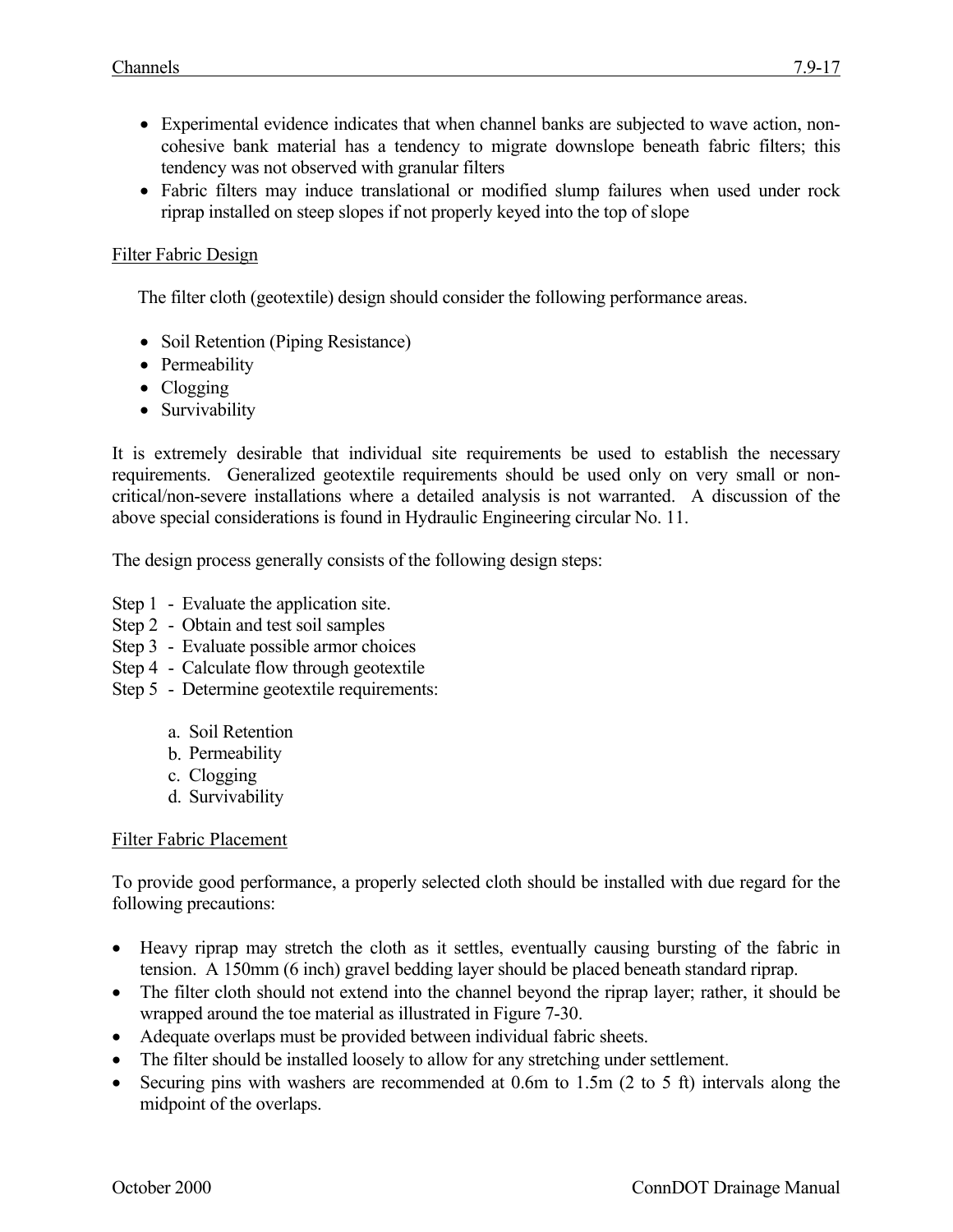- Proper stone placement on the filter begins at the toe and proceeding up the slope. Dropping stone from heights greater than 0.6m (2 ft) can rupture fabrics (greater drop heights are allowable under water).
- "Drop height" of riprap must be limited to avoid tearing the fabric



**Figure 7-30 Filter Fabric Placement**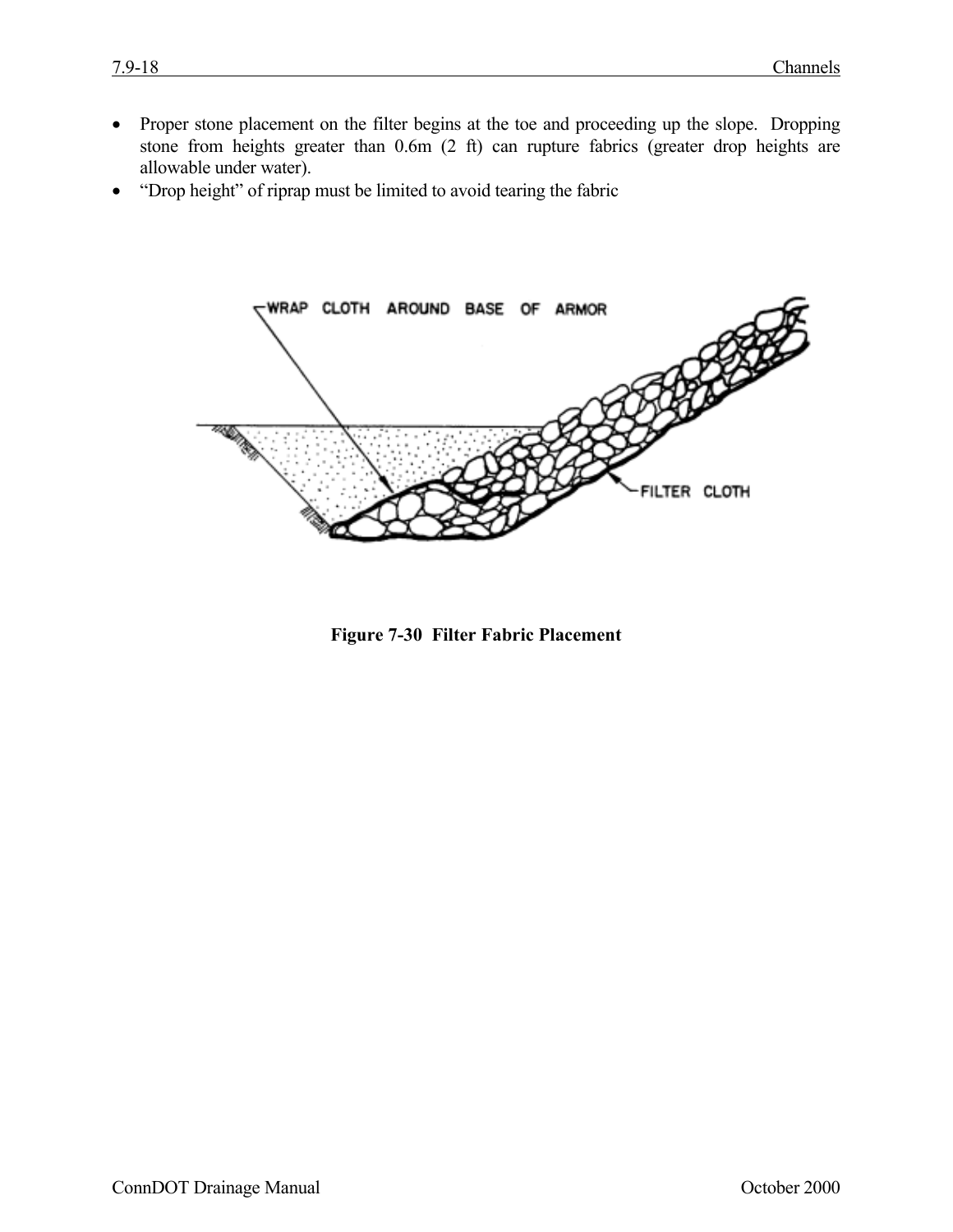# **7.9.13 Edge Treatment**

The edges of riprap revetments (flanks, toe and head) require special treatment to prevent undermining. The flanks of the revetment should be designed as illustrated in Figure 7-31. The upstream flank is illustrated in Section A-A and the downstream flank in Section B-B of this figure. A more constructible flank section uses riprap rather than compacted fill.

Undermining of the revetment toe is one of the primary mechanisms of riprap failure. The toe of the riprap should be designed as illustrated in Figure 7-32. The toe material should be placed in a toe trench along the entire length of the riprap blanket.

Where a toe trench cannot be dug, the riprap blanket should terminate in a thick, stone toe at the level of the streambed (see alternate design in Figure 7-32). Care must be taken during the placement of the stone to ensure that the toe material does not mound and form a low dike; a low dike along the toe could result in flow concentration along the revetment face which could stress the revetment to failure. In addition, care must be exercised to ensure that the channel's design capability is not impaired by too much riprap in a toe mound.

The size of the toe trench or the alternate stone toe is controlled by the anticipated depth of scour along the revetment. As scour occurs (and in most cases it will) the stone in the toe will launch into the eroded area as illustrated in Figure 7-33. Observation of the performance of these types of rock toe designs indicates that the riprap will launch to a final slope of approximately 1V:2H.

The volume of rock required for the toe must be equal to or exceed one and one-half times the volume of rock required to extend the riprap blanket (at its design thickness and on a slope of 1V:2H) to the anticipated depth of scour. Dimensions should be based on the required volume using the thickness and depth determined by the scour evaluation. The alternate location can be used when the amount of rock required would not constrain the channel. Establishing a design scour depth is covered in Section 7.8.8.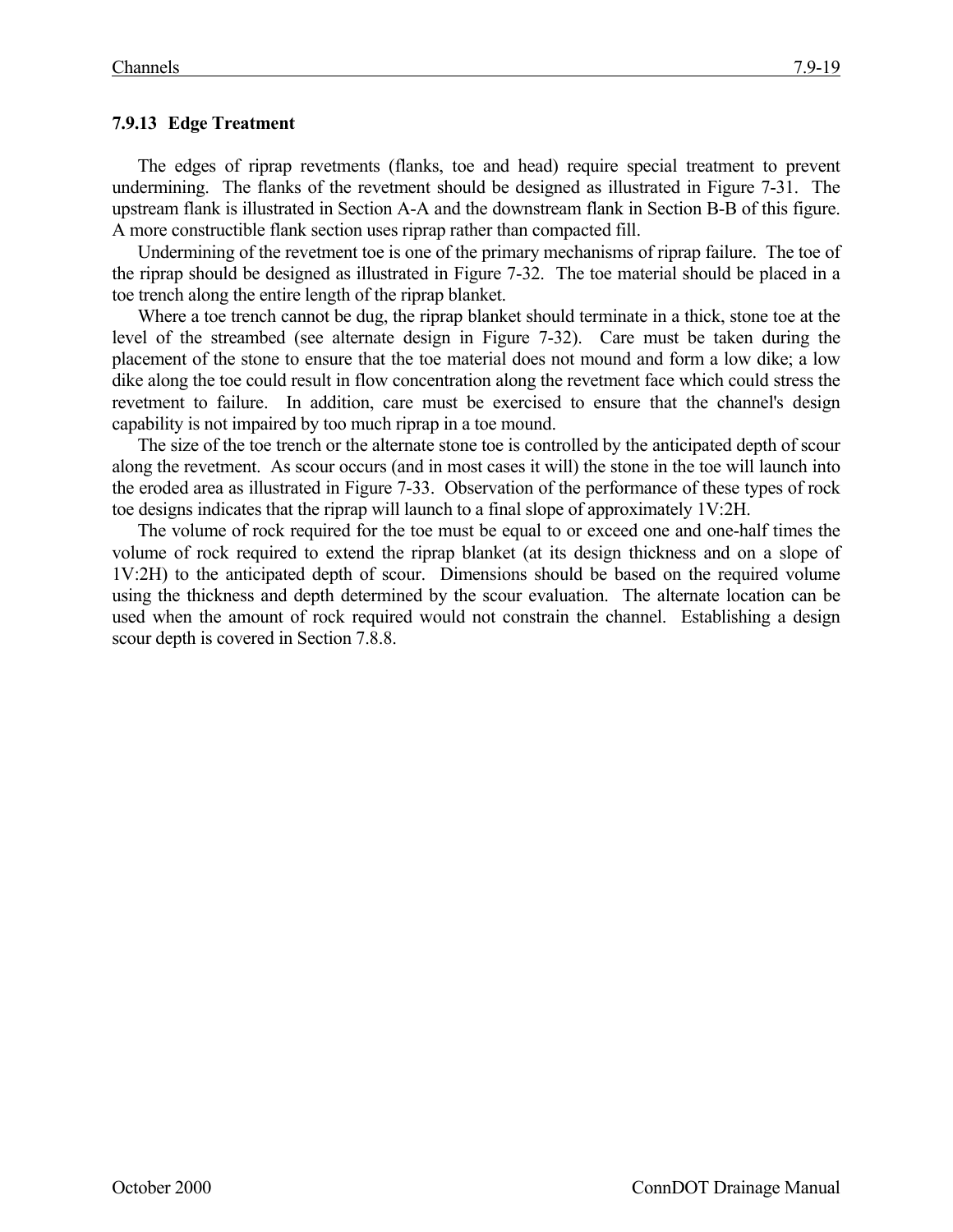

**Figure 7-31 Typical Riprap Installation: Plan and Flank Details**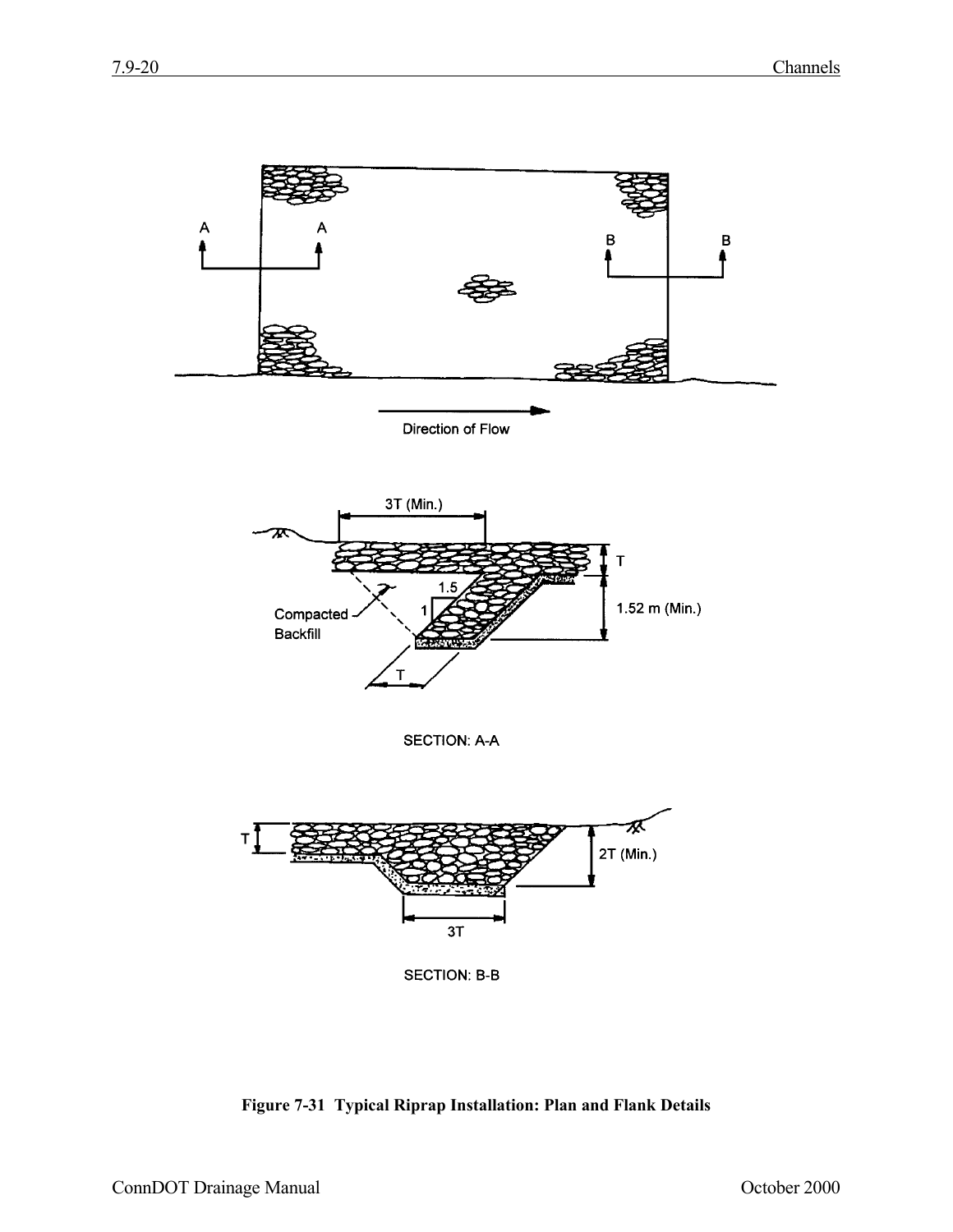

**Figure 7-32 Typical Riprap Installation: End View (Bank Protection Only)**



**Figure 7-33 Launching Of Riprap Toe Material**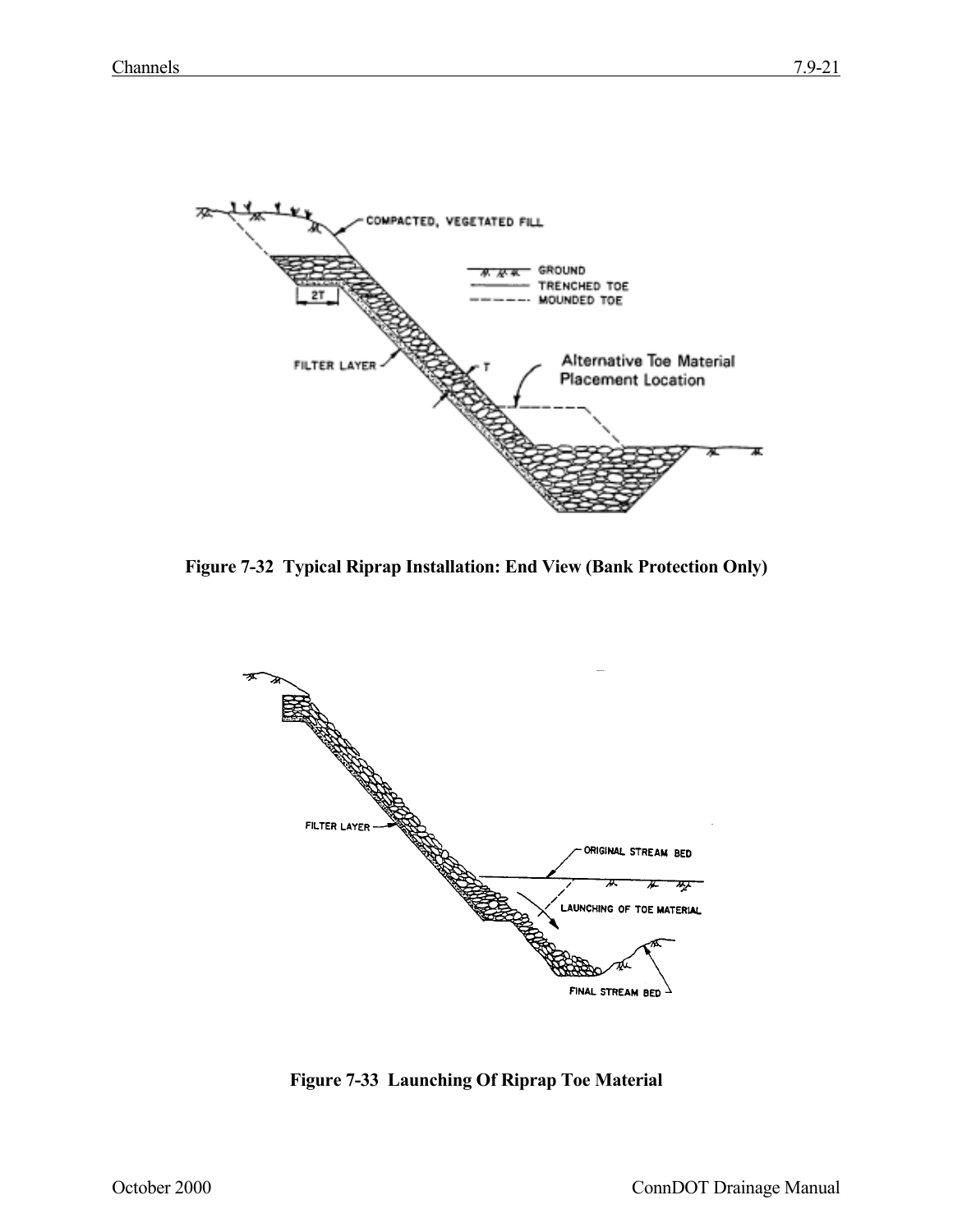### **7.9.14 Rock Riprap Design Procedure**

Rock riprap design procedure outlined in the following sections is comprised of three primary sections: preliminary data analysis, rock sizing and revetment detail design. The individual steps in the procedure are numbered consecutively throughout each of the sections. Figure 7-34 provides a useful format for recording data at each step of the analysis.

#### **Preliminary Data**

- Step 1 Compile all necessary field data including (channel cross section surveys, soils data, aerial photographs, history of problems at site, etc.).
- Step 2 Determine design discharge.
- Step 3 Develop design cross section(s). Note: The rock sizing procedures described in the following steps are designed to prevent riprap failure from particle erosion.
- Step 4 Compute design water surface.
	- A. When evaluating the design water surface, Manning's n should be estimated. If a riprap lining is being designed for the entire channel perimeter, an estimate of the rock size may be required to determine the roughness coefficient.
	- B. If the design section is a regular trapezoidal shape, and flow can be assumed to be uniform, design procedures in Section 7.7.3 can be used.
	- C. If the design section is irregular or flow is not uniform, backwater procedures must be used to determine the design water surface.
	- D. Any backwater analysis conducted must be based on conveyance weighing of flows in the main channel, right bank and left bank.
- Step 5 Determine design average velocity and depth.
	- A. Average velocity and depth should be determined for the design section in conjunction with the computations of step 4. In general, the average depth and velocity in the main flow channel should be used.
	- B. If riprap is being designed to protect channel banks, abutments, or piers located in the floodplain, average floodplain depths and velocities should be used.
- Step 6 Compute the bank angle correction factor  $K_1$  (Equation 7.37, Figures 7-26 and 7-27).

#### **Rock Sizing**

- Step 7 Determine riprap size required to resist particle erosion (Equation 7.36, Figure 7-25).
	- A. Initially assume no corrections.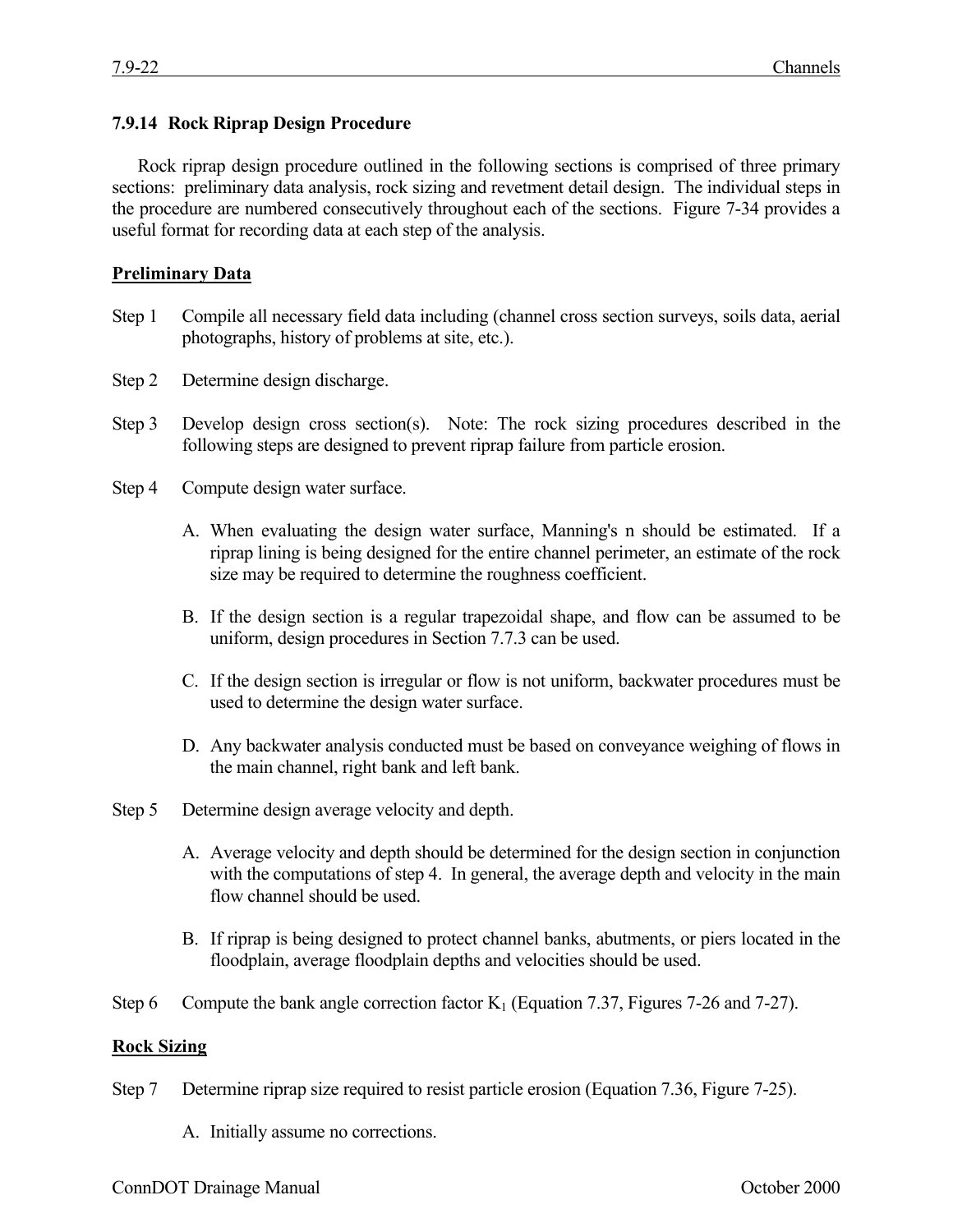- B. Evaluate correction factor for rock riprap specific gravity and stability factor  $(C = C_{sg}C_{sf})$ .
- C. If designing riprap for piers or abutments see Chapter 9, Bridges.
- Step 8 If entire channel perimeter is being stabilized, and an assumed  $D_{50}$  was used in determination of Manning's n for backwater computations, return to step 4 and repeat steps 4 through 7 with the revised  $D_{50}$ .
- Step 9 If surface waves are to be evaluated:
	- A. Determine significant wave height.
	- B. Use Figure 7-29 to determine rock size required to resist wave action and Table 7-7 for correction factor).
- Step 10 Select final riprap.

# **Revetment Detail Design**

- Step 11 Determine longitudinal extent of protection required (section 7.8.8).
- Step 12 Determine appropriate vertical extent of revetment (section 7.8.8).
- Step 13 Design filter layer (section 7.9.12).
	- A. Determine appropriate filter material size, and gradation.
	- B. Determine layer thickness.
- Step 14 Design edge details (flanks and toe) (section 7.9.13).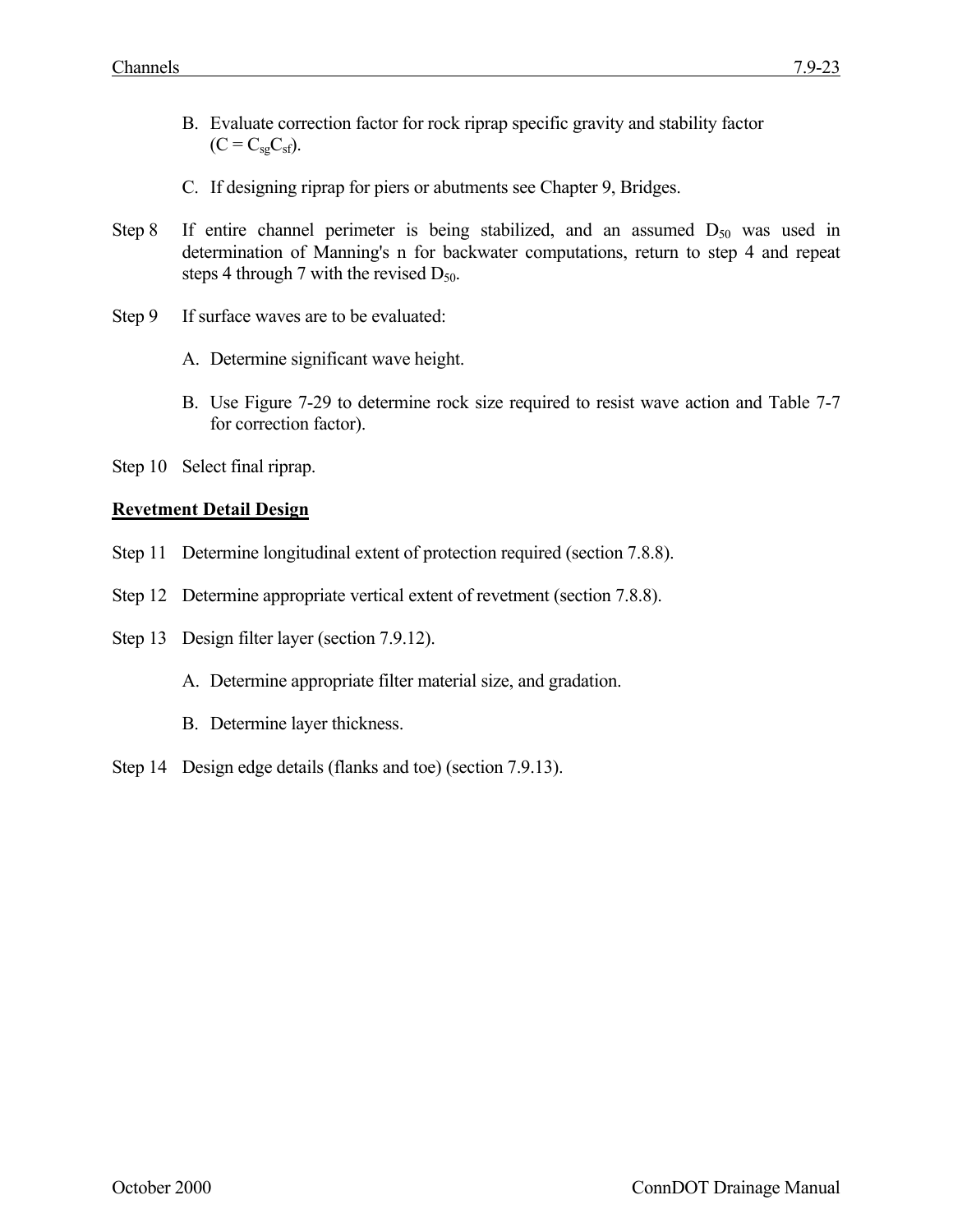

**Figure 7-34 Riprap Size Particle Erosion – metric units**